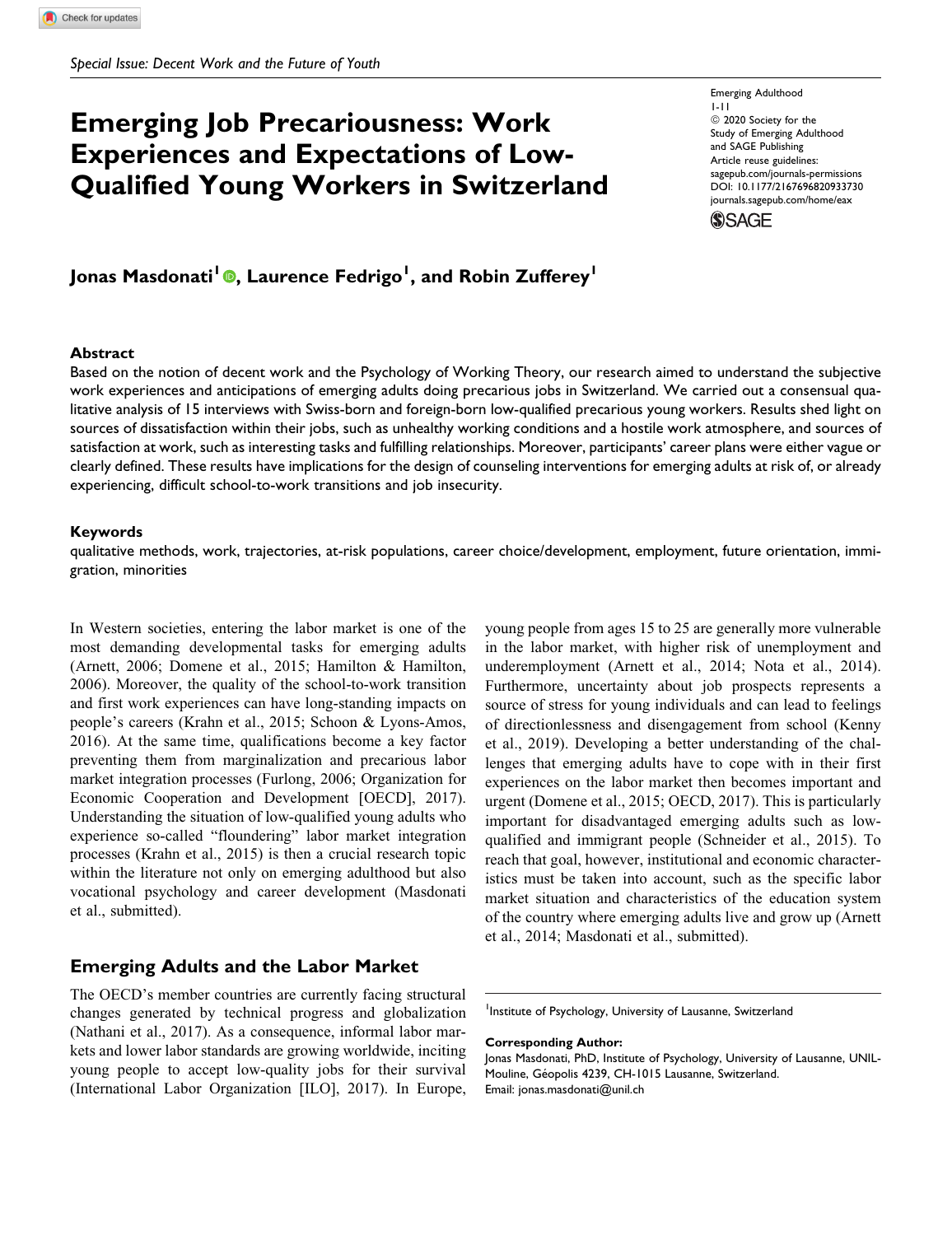## Disadvantaged Emerging Adults

Emerging adulthood is a crucial developmental stage and is considered as a period of identity exploration, instability, feeling "in-between," self-focus, and possibilities and optimism (Arnett, 2006; Tanner & Arnett, 2016). The experience of this life stage can differ depending on people's cultural background and socioeconomic status (Arnett, 2012; Arnett et al., 2014). For example, young adults with lower socioeconomic status may have to take on jobs—often for low wages—to provide for their families while also going to school, which in turn forces them to neglect or delay their education (Landberg et al., 2019).

Finding a career and becoming financially independent are key developmental tasks for emerging adults (Arnett, 2006; Domene et al., 2015; Hamilton & Hamilton, 2006). The likelihood to handle these tasks depends, among others, on educational factors (Arnett, 2012). Low-qualified emerging adults and early school leavers in Western countries have indeed a higher risk of unemployment and underemployment (Arnett et al., 2014; Schneider et al., 2015). For example, Mitchell and Syed (2015) highlighted through a longitudinal study that emerging adults who do not have a high school diploma tend to have more working hours and suffer from financial instability. Migration also affects the ease and speed of managing to find a career and become independent. In Western countries, immigrant workers are indeed exposed to job insecurity and difficult work conditions such as physically demanding jobs with low wages (Yakushko et al., 2008). According to the OECD (2019), this is particularly true for young migrants, who experience higher difficulties than adults to access to employment and who are overrepresented among the so-called "NEETs" (people not in employment, education, or training; see ILO, 2019) when compared with their native peers.

#### Emerging Adulthood Within the Swiss Context

Swiss compulsory education begins at the age of 4 and lasts 11 years. In 2015, 90.9% of 25-year-olds had successfully completed a post-compulsory program (Federal Statistical Office, 2018). Among them, about one of three opted for a higher education track, whereas two thirds chose vocational education and training (VET; Federal Statistical Office, 2019b). The higher education track begins with either enrolling in a college or trade school for 3–5 years, which then allows to access universities. The VET track lasts 3–4 years, most students enrolling in "dual" programs that alternate theoretical learning in schools and onthe-job learning in companies. People who do not manage to enroll in a standard VET can opt for a low-level VET, which lasts 2 years and covers the basics of a standard VET.

Despite a tight global socioeconomic situation, Switzerland has managed to maintain a performing labor market with low unemployment rates, rising wages, high levels of training, and a declining poverty rate (Deplazes et al., 2018). The country ranks in the top three in terms of job quantity, job quality, and inclusiveness among the OECD countries (Masdonati et al., 2019). Despite this blossoming context, 2.5% of the active Swiss population suffers from job precariousness, including

fixed-term contracts, income insecurity, or underemployment (Mattmann et al., 2017).

Age and education level influence the probability of having a precarious job, with precariousness and unemployment rates being significantly higher for low-qualified and young adults (<25; Federal Statistical Office, 2019c; Mattmann et al., 2017). For example, in 2018, the unemployment rate of workers with a qualification equal to or lower than compulsory education was 8.4% against 4.7% in the general population (Federal Statistical Office, 2019a). A longitudinal study confirms that young adults without a post-compulsory qualification have a more chaotic occupational integration process, and an unemployment risk 2–3 times higher compared to more qualified people (Meyer, 2018). For these reasons, in the Swiss context, young adults with a compulsory education diploma or less are considered as low-qualified people (Federal Statistical Office, 2019a). Consequently, given that 9.1% of young adults in Switzerland do not pursue education after compulsory school (Federal Statistical Office, 2018), a small but non-negligible part of the population is low-qualified and is then at risk of precarious work and unemployment.

Like in most OECD countries, young adults immigrating in Switzerland are more strongly affected by low qualification and, consequently, by higher risks of precariousness than the general population (Marti & Osterwald, 2004). More than one of four foreign-born young adults indeed leaves the education system after or before the end of compulsory school, which is more than twice higher than the general population (Federal Statistical Office, 2018).

# Supporting Emerging Adults in the Transition to the Labor **Market**

In general, interventions aiming to help cope with labor market integration challenges target young people who are unemployed or outside the labor force, such as the NEETs (ILO, 2019). For example, in Switzerland, diverse public measures exist to help emerging adults who are unemployed or in the social assistance system find a job or enroll in a VET program (Schmidlin, 2018). In contrast, emerging adults who do not fall into the NEET category, such as low-qualified working people, often do not have access to these measures even if they would benefit from them. These emerging adults often do precarious jobs and are at risk of experiencing precariousness in the long term, without the help of institutional supports (Furlong, 2006; Medvide et al., 2019). According to Schoon and Lyons-Amos (2016), "it is this group of young people who generally has fallen off the radar of policy makers, and who receives the least support in their transition to independence" (p. 18). This is especially the case in countries like Switzerland, where the labor market demand is mainly oriented toward qualified jobs (Mattmann et al., 2017).

# Psychology of Working Theory (PWT)

The Psychology of Working Framework (PWF; Blustein, 2013) is an insightful theoretical approach for addressing work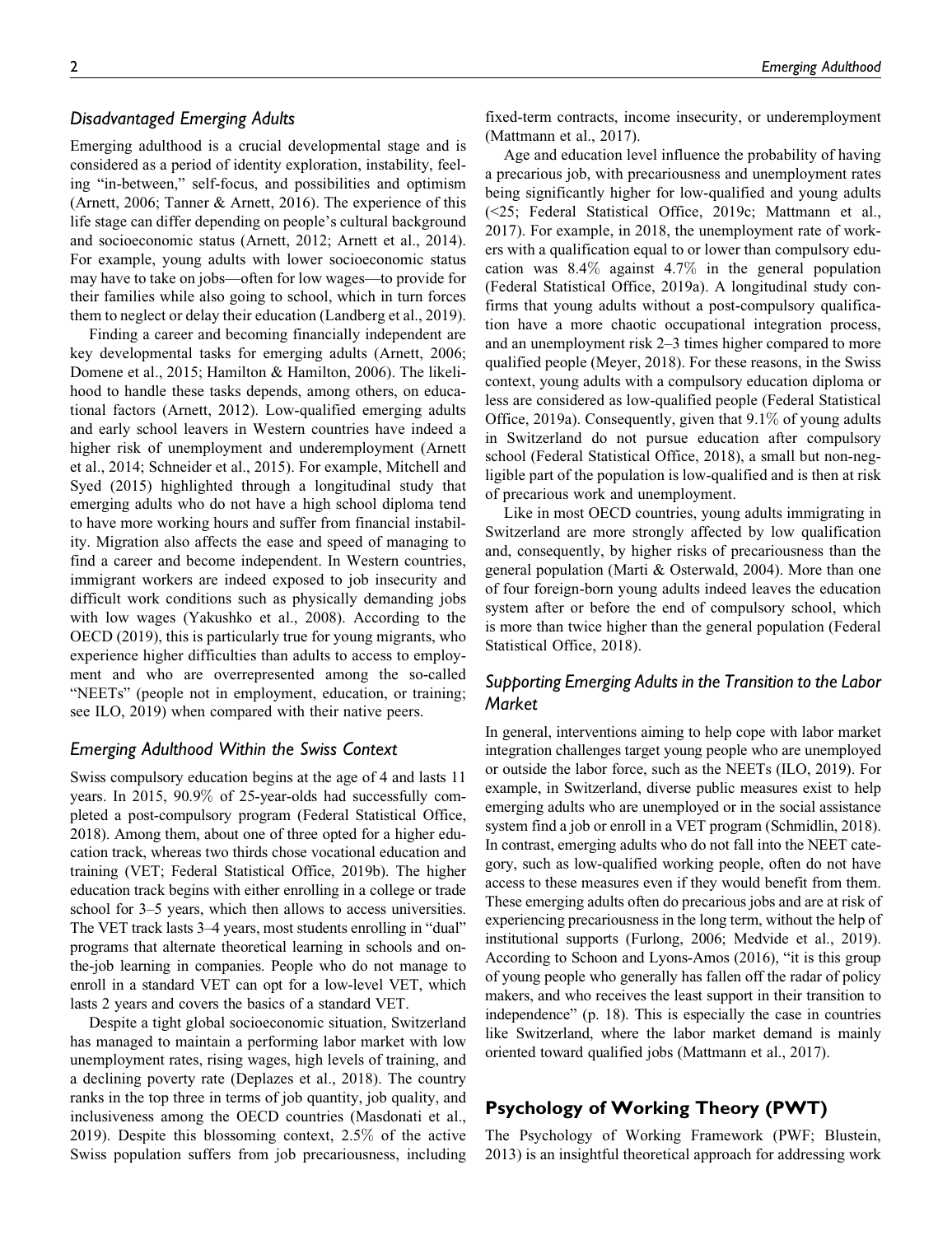precariousness. The PWF was indeed conceived to enlighten the role of sociocultural factors in career decisions, work experiences, and fulfillment. It is particularly adapted to understanding the situation of disadvantaged or marginalized workers. Its core assumptions are that work (1) has a major influence on well-being, (2) is intertwined with other life spheres, (3) is shaped by socioeconomic, political, and historical factors, (4) encompasses both paid and unpaid activities, (5) is important for workers and nonworkers who want to work, and (6) can potentially satisfy fundamental human needs.

The notion of decent work is central to the PWT (Duffy et al., 2016), which is based on the PWF. In line with the ILO (2013) conceptualization, the PWT considers decent work to be composed of five features:

(a) physical and interpersonally safe working conditions (e.g., absence of physical, mental, or emotional abuse), (b) hours that allow for free time and adequate rest, (c) organizational values that complement family and social values, (d) adequate compensation, and (e) access to adequate health care. (Duffy et al., 2016, p. 130)

Beyond these rather objective components, recent research has shown that decent work also implies more subjective components, namely (f) doing interesting tasks, (g) having the opportunity to grow, and (h) benefiting from employment security (e.g., Blustein et al., 2016; Masdonati et al., 2019). Finally, according to the PWT, economic constraints and marginalization predict access to decent work, this relation being mediated by work volition and career adaptability. In turn, decent work fulfills human needs for survival, social connection, and selfdetermination, which impact work fulfillment and general well-being.

Based on the PWF and PWT, we conceive job precariousness as the impossibility to access decent work (Kenny et al., 2019). Consequently, we consider that emerging adults are in precarious work situations when their occupational situation does not meet the objective ILO criteria for decent work and/ or its more subjective criteria—that is, when they experience job insecurity, uninteresting tasks, or the impossibility to grow through work. In line with Kim et al. (2020), however, we suggest avoiding a conceptualization of decent, respectively precarious work, as unified constructs. Indeed, "there may be types of work that provide differential access to different dimensions of decent work, indicating that decent work is not an all-or-nothing construct" (p. 2).

# Current Study

Recent vocational psychology and career development literature maintains that, although being essentially conceived to grasp adults' experiences of work, the PWT might also apply to emerging adults who are transitioning to the labor market (Kim et al., 2019). The PWT could indeed be helpful for better understanding the challenges of work integration for at-risk populations such as young migrants and low-qualified emerging adults. Moreover, this theory invites not only a focus on

people who struggle to find a job when leaving school—that is, the NEET population (see Furlong, 2006; OECD, 2017) but also on whether the jobs they eventually manage to find are more or less decent (Masdonati et al., submitted).

Scholars have recently tested the relevance of the PWT to understand the experiences of (in)decent work of diverse adult populations and in different countries (e.g., Duffy et al., 2020). To date, these experiences were essentially observed through a quantitative lens, for example, using the Decent Work Scale (Duffy et al., 2019). Qualitative studies based on the PWT as a theoretical framework are then scarce (e.g., Kazimna et al., 2020; Kossen & McIlveen, 2018), and little is known about how people describe, perceive, and try to cope with precarious work. More research is needed to extensively understand decent work issues "from the inside" and to investigate whether and how precariousness in the present spreads over individual agency in the future (Schoon & Lyons-Amos, 2016), for example, in terms of career plans. Finally, only a few empirical studies have been conducted on the experience of decent work of disadvantaged emerging adults (e.g., Kim et al., 2019), research mainly focusing on the adult population.

Our study addresses these gaps with the general goal to explore the subjective work experiences of low-qualified young adults doing precarious jobs in the French-speaking part of Switzerland. More specifically, we aimed (1) to portray their current situation in terms of sources of work dissatisfaction and satisfaction and (2) to describe how they anticipate their future in terms of career and personal plans. Instead of investigating all the predictors and outcomes of decent work within the PWT, in this study, we chose to exclusively focus on the subjective experience of decent work (through the lens of work [dis]satisfaction) and on its perceived influence on future plans. This choice allowed us to understand in-depth these underexplored facets of the PWT and to address the call of Kim et al. (2019) to verify to what extent precariousness might threaten emerging adults' "ability to feel choice in their careers and cope with various career tasks and eventually secure decent work" (p. 701). The present study was part of a larger international research project that aimed at understanding and comparing the representations of work of emerging adults in precarious jobs in several countries throughout the world.

## Method

We chose a qualitative approach given the exploratory nature of the study, its focus on participants' experiences, and its suitability to exploring emerging adulthood issues (Schwab & Syed, 2015). According to Ponterotto's (2005) classification of paradigms in qualitative research, our study can mainly be considered as postpositivist as we "acknowledge an objective reality that is only imperfectly apprehendable" (p. 129), but also entails constructivist features, since we give space to the subjectivity of emerging adults. This double posture translates into the use of both multiple coding and consensual procedures, allowing access to the participants' realities, and into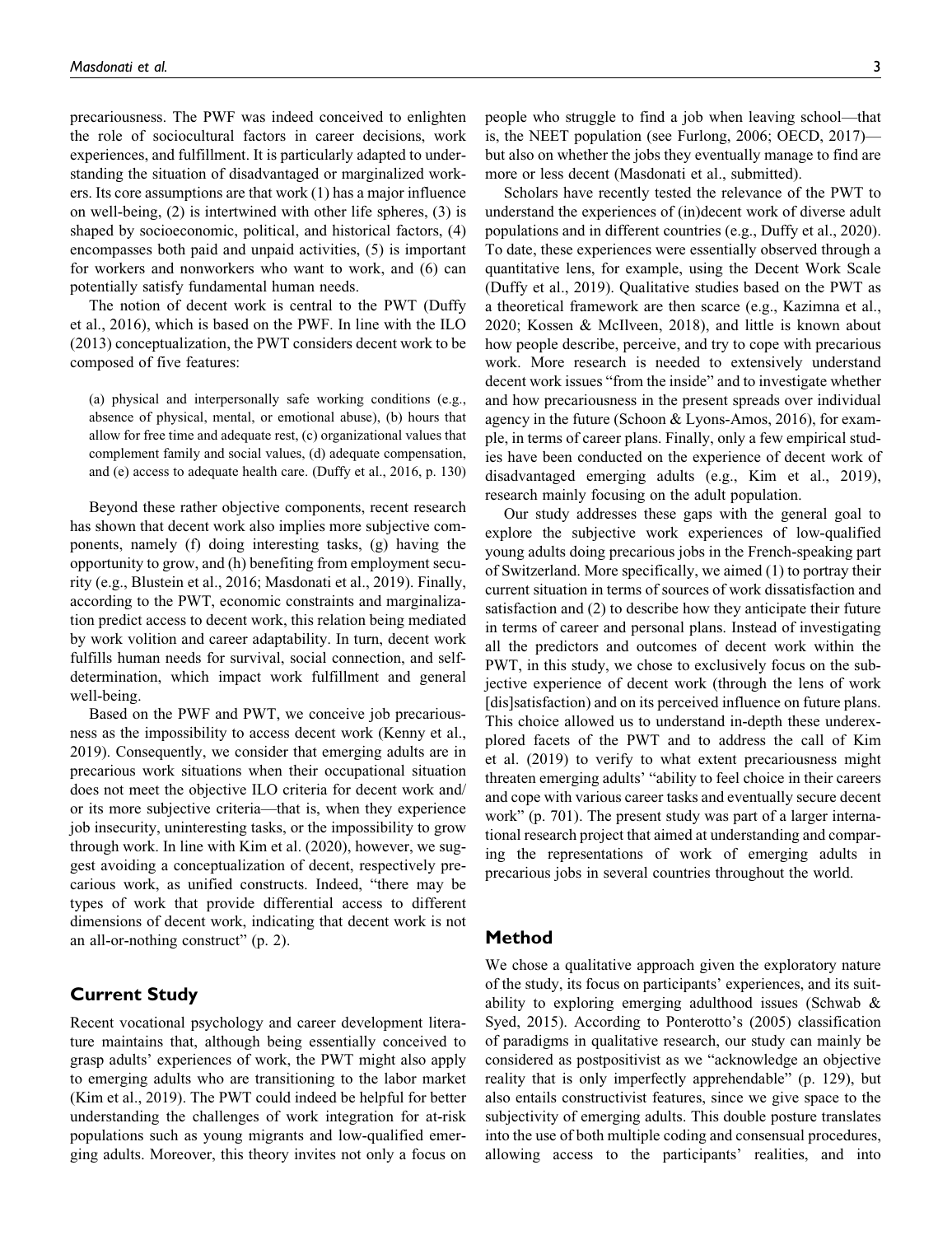| Name <sup>a</sup> | Age | Sex <sup>b</sup> | <b>Nationality</b> | Level of Education                 | Current Job                              |
|-------------------|-----|------------------|--------------------|------------------------------------|------------------------------------------|
| Claire            | 20  | F                | <b>Swiss</b>       | Incomplete compulsory education    | Saleswoman in a bakery                   |
| Maria             | 21  | F                | Portuguese         | Compulsory education (in Portugal) | Laundrywoman                             |
| Lara              | 21  | F                | Swiss: Italian     | Compulsory education               | Kiosk seller                             |
| Marc              | 21  | M                | Swiss              | Incomplete compulsory education    | Cook assistant                           |
| Damien            | 21  | м                | Swiss              | Compulsory education               | Printing house worker; security officer  |
| Célia             | 23  | F                | Swiss              | Low-level VET                      | Nanny                                    |
| Andrea            | 23  | F                | Portuguese         | Low-level VET                      | Nursery assistant                        |
| Julio             | 23  | M                | Spanish            | Compulsory education               | Community center monitor                 |
| Hugo              | 23  | M                | Swiss; Spanish     | Compulsory education               | Security officer                         |
| Antoine           | 24  | M                | Swiss: Italian     | Compulsory education               | Construction worker                      |
| Louis             | 24  | M                | Cameroonian        | Low-level VET                      | <b>Builder</b>                           |
| André             | 24  | M                | Portuguese         | Compulsory education (in Portugal) | Mechanic                                 |
| Giulia            | 25  | F                | <b>Italian</b>     | Low-level VET (in Italy)           | Watchwoman in a hotel; waitress in a bar |
| Sofia             | 26  | F                | Swiss; Portuguese  | Compulsory education               | Animator in an extracurricular center    |
| Alberto           | 26  | M                | Spanish            | Compulsory education (in Spain)    | Mover                                    |

Table 1. Participants' Characteristics.

Note.  $VET = vocational$  education and training.

<sup>a</sup> Names of participants are pseudonyms.  $b$  M  $=$  Male, F  $=$  Female.

semistructured interviews and prompts, aiming to access the way in which they appropriate and construct their singular reality.

#### Participants and Procedure

Participants were 15 low-qualified precarious young workers (7 women and 8 men) aged from 20 to 26 ( $M = 23$ ,  $SD =$ 1.77). In accordance with our conceptualization of precariousness and low qualification within the Swiss context, we applied the following inclusion criteria: having a low level of education (i.e., a diploma not higher than compulsory education or lowlevel VET), having a job that does not require any qualification and considering it as the main activity, and belonging to the emerging adult age-group (i.e., between 18 and the late 20s).

Two participants had not completed compulsory education, nine had completed compulsory education (in Switzerland or in their countries of origin), and four had completed a low-level VET program. Four participants were Swiss, seven were of foreign origin (coming from Cameroon, Italy, Portugal, and Spain), and four were binational. Five participants immigrated to Switzerland during or after compulsory education: One obtained a diploma in the field of tourism in Italy, one came from Portugal to join his boyfriend after completing compulsory school, one joined his father in Switzerland after completing school in Portugal, one made a course in mechanics and had some small jobs in Spain before immigrating, and one came from Cameroon without completing compulsory school and made a low-level VET in mechanics in Switzerland. The participants' socioeconomic status was approximated based on their parents' employment status, professions, and income level. Ten participants have parents who belong to the middle class, two participants have parents who belong to the upper-middle class, and three participants lived in an economically precarious family environment. Participants mainly worked in the fields of handling, social work, or sales (Table 1).

Participants were recruited on a voluntary basis through a purposive and snowball sampling method (Schwab & Syed, 2015) by two master's degree students in counseling psychology in their respective personal networks: one of them in an urban environment and the other in her migrants' network. Semistructured individual interviews, from 45 min to 1 hr and 45 min long, were carried out with the participants. With their authorization, we recorded and fully transcribed the interviews.

## Interviews Guideline

The interviews guideline was consensually constructed by the scholars participating in the international research project our study was affiliated to. It was divided into four parts. The first part addressed participants' work representations and included questions such as "Could you give me three words that come to your mind when you think about work?" The second part investigated their current work situation and included questions such as "Could you describe a typical day at work?" and "What do you like in your work?" The third part covered participants' life path and included questions such as "Can you describe your school and professional path?" The fourth part focused on their identity and future plans. It included questions such as "What are your personal and professional plans for the future?" For the purposes of the present study, we exclusively focused on the answers given in the second, third, and fourth parts of the interview—answers in the first part being exploited for country comparisons within the larger international research project. The Appendix provides the complete interview guideline.

## Analysis

The analysis of the interview transcriptions was carried out according to an adaptation of the consensual qualitative research (CQR) procedure (Hill et al., 2005) and was informed by the thematic analysis procedure (Braun & Clarke, 2006). The research team was composed of three researchers in career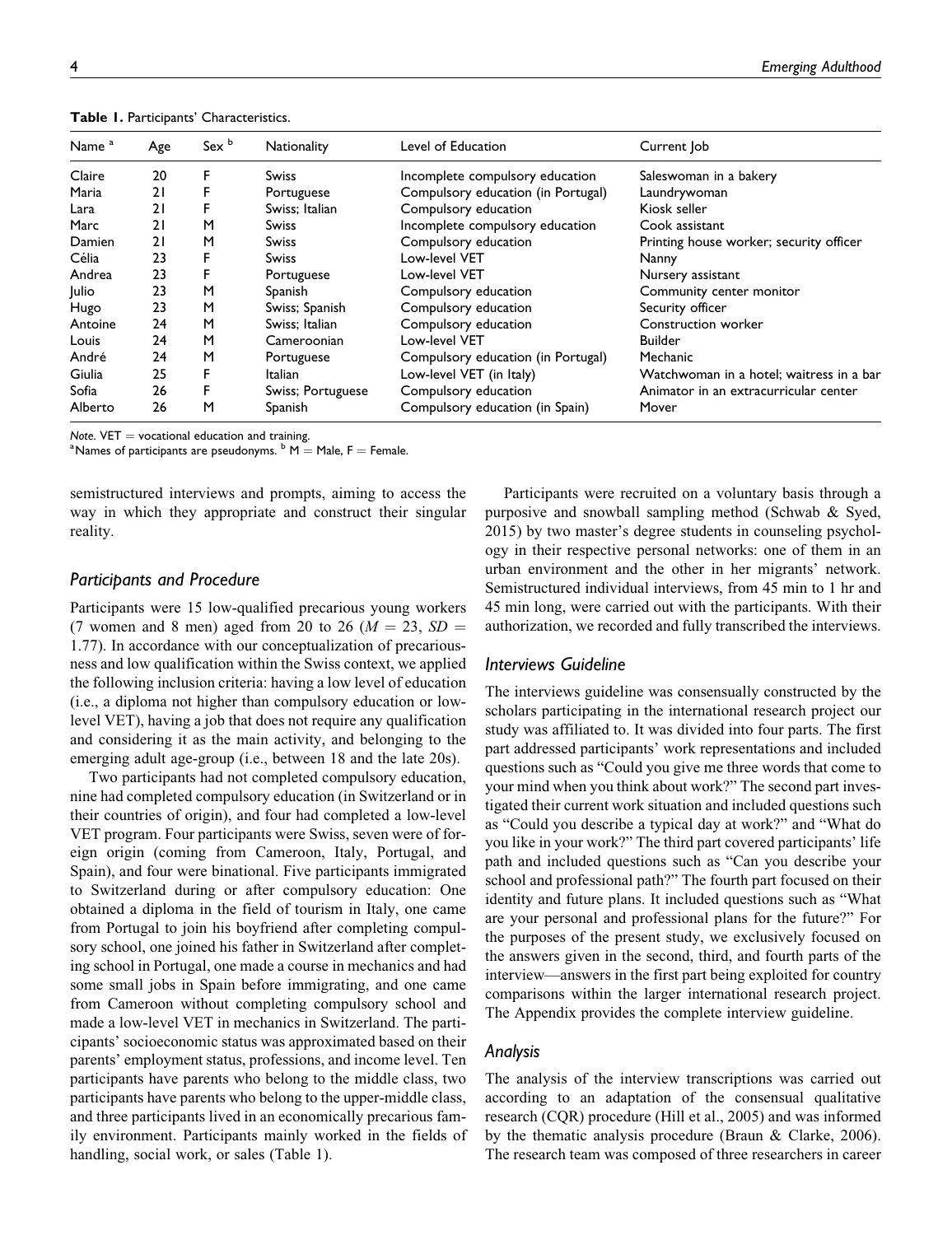counseling and vocational psychology of a Swiss university: Two PhD students were the coders, and a university professor was the auditor. The PhD students had a short experience in qualitative research, whereas the professor had a rather solid experience and coached the PhD students throughout the analysis process. The three team members had practical and theoretical knowledge of emerging adults' career issues.

For the analysis strategy, we followed the CQR procedure suggested by Hill et al. (2005), which consists of three stages: domain identification, core ideas identification, and crossanalysis. The identification of domains and core ideas corresponds to a vertical analysis (Gaudet & Robert, 2018) and is set to capture participants' life stories globally and the context of their respective paths. The cross-analysis stage, which can be associated to a horizontal analysis, aims to compare participants and verify whether and how they share common ground. More concretely, the analysis procedure was carried out through five steps—the first step corresponding to domain identification, the second to core ideas, and steps three to five covering the cross-analysis.

- (1) The team members independently went through all the transcriptions to identify the interview sections that addressed the three domains targeted in the study, namely life path, current situation, including sources of satisfaction and dissatisfaction, and future career and personal plans. The research team met to share general thoughts and organize the data around these domains.
- (2) The interview sections retained in the first stage were then divided into units of meaning, and the two coders reviewed two transcriptions in parallel to identify core ideas within each domain. The research team met to compare the core ideas, define the codes, and find consensus on inclusion and exclusion criteria. Based on that, each coder coded half of the interview transcriptions.
- (3) For the cross-analysis, each coder reviewed the other half of the transcriptions to derive categories. They submitted their categorizations to the auditor, and the team consensually conceived a first codebook.
- (4) Based on the codebook, five transcriptions were coded by both coders. Then the team members met to compare these codings and adjust the codebook.
- (5) The two coders each coded half of the remaining transcriptions, first independently then consensually during a final team meeting. Finally, one coder computed the frequency of each category.

# **Trustworthiness**

Following Morrow's (2005) recommendations to ensure trustworthiness for qualitative postpositivist research, we first ensured credibility through the analysis conducted by peer researchers on the same material. We also added a description of the participants' experiences and their environment to increase credibility. We enabled transferability by showing the characteristics of the population and the specificities of the sample and by discussing the limits of transposing results to other contexts or profiles of emerging adults. Dependability and confirmability were addressed in the description of the research process steps, which shows how we ensured the coherence of the analysis through double coding, team meetings, and the auditor's inputs. Finally, we adopted a reflexive posture and transparency throughout the research process.

## Results

The presentation of the results is divided into three sections. The first section describes participants' career paths with the goal of contextualizing their current situation. In the second and third sections, we address the two research aims and present the subdomains and categories that emerged from the analysis of participants' current situation (first study aim) and future plans (second study aim). Table 2 is an overview of the main domains, subdomains, and categories, including frequencies.

## Career Paths

Two types of paths brought the participants to experience precariousness—which is a consequence of our recruiting strategy. Some of them immigrated to Switzerland after or during their school years to join a family member (i.e., boyfriend, father, uncle, and aunt) or a friend and to get a job, while others, born and raised in Switzerland, accumulated difficult school or work experiences. After finishing or leaving school, most participants tended to change jobs frequently.

Migration paths. For the participants who were born abroad, the migration experience is central to understanding the precariousness of their career paths. Some of them left their country of origin because they felt they did not have work prospects. A few tried unsuccessfully to find a job in their home country. Others moved from one precarious job to another and felt stuck in this situation. Another reason for migrating was that people in participants' networks suggested that they leave or follow them, for example, André explained "My father was there  $\dots$ he forced me to come to Switzerland [from Portugal]. I came, I started to work in buildings." In both cases, once in Switzerland, their social and familial networks played a significant role in helping them to find a job.

Difficult school paths. All of the participants who were born in Switzerland experienced some kind of difficulties at school. Some of them failed, sometimes very early on and sometimes in the later part of their school path. Some have a history of rebelling or skipping classes and left compulsory school. Others completed compulsory education and began a dual VET program but interrupted it prematurely. In some cases, participants experienced difficulties in the vocational school. Others encountered problems in their training organization, often with the employer or trainer. For example, Julio explained that 6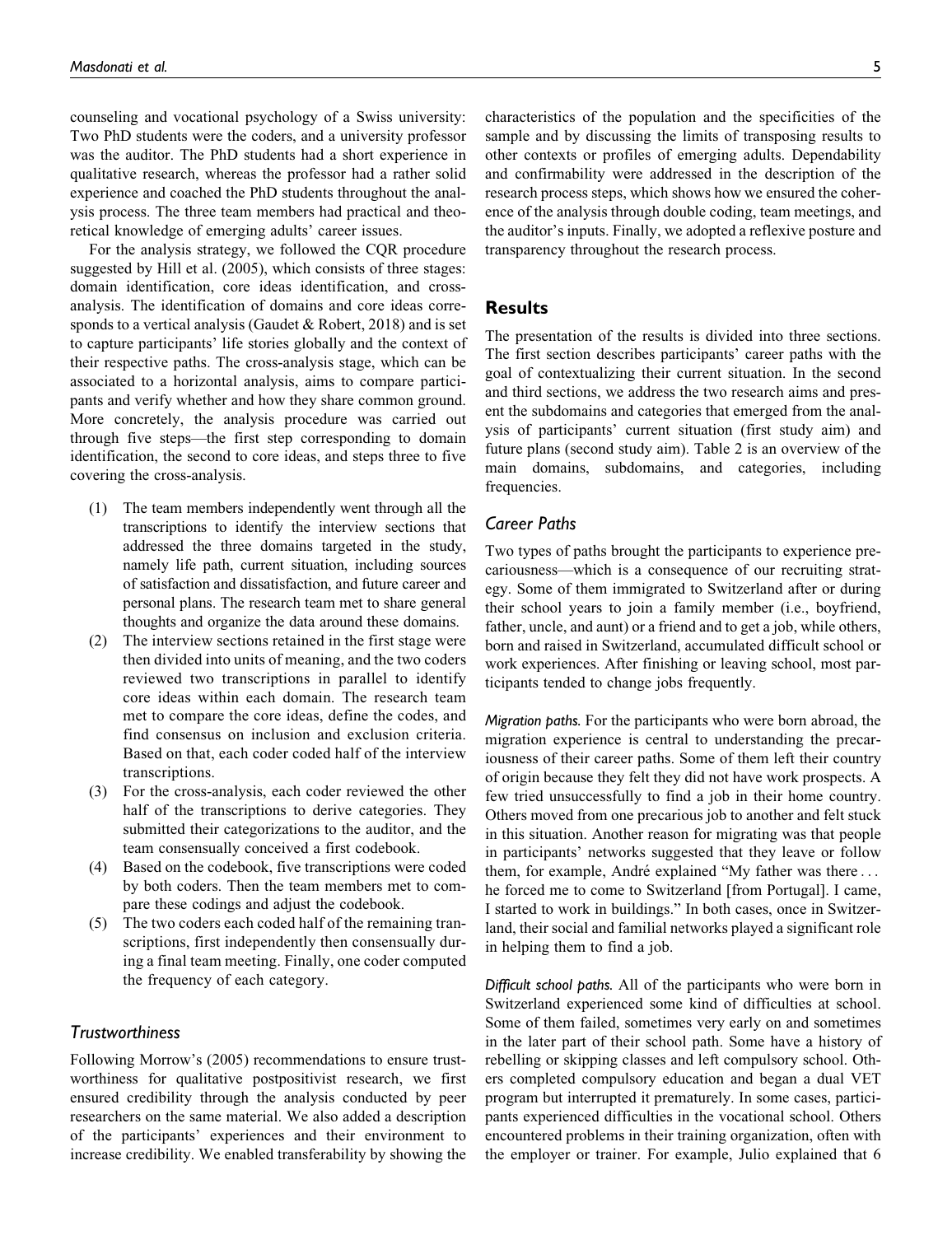Table 2. Domains, Subdomains, Categories, and Frequencies.

| Main<br>Domain | Subdomain                       | Category                           | Frequency |
|----------------|---------------------------------|------------------------------------|-----------|
| Current        | Source of                       | Health                             | 13        |
| situation      | dissatisfaction                 | Relationships                      | 10        |
|                |                                 | Working hours                      | 9         |
|                |                                 | Salary                             | 5         |
|                |                                 | <b>Activities</b>                  | 4         |
|                |                                 | Underemployment                    | 2         |
|                | Source of                       | Relationships                      | 13        |
|                | satisfaction                    | <b>Activities</b>                  | 7         |
|                |                                 | Autonomy                           | 5         |
|                |                                 | Usefulness                         | 3         |
|                | Future plans Professional plans | Vague career plans                 | 8         |
|                |                                 | Clear career plans                 | 7         |
|                | Personal plans                  | Family projects                    | 9         |
|                |                                 | Return to the country<br>of origin | 4         |

Note.  $N = 15$ .

months before the end of his VET program, he realized that his employer had not paid him during the last 6 months, which pushed him to quit and try to find a job.

## Current Situation

The current work situation the young adults were experiencing entailed several negative aspects, but they were also experiencing sources of life and work satisfaction.

Sources of dissatisfaction. Six main negative work issues emerged from our analysis. The main dissatisfying element, reported by 13 participants, was a threat to their health, mostly physical but also mental (e.g., due to devaluation, pressure, and hard working conditions). They were experiencing this threat in the present situation or anticipating it, for example, young adults fearing getting sick in the near future. Giulia's complaint is particularly revealing:

I'm starting to feel tired now, it's been almost three months... my hair is falling off, I have dark circles and everything ... and I don't know, I think someday I'm going to crack [ ...] I'll kill myself working like this.

Ten participants also stressed a hostile atmosphere at work because of bad relationships with colleagues, the hierarchy, or clients. For example, Maria stated, "There is no good atmosphere, mainly no respect ... Everybody speaks about the life of the others. It's catastrophic down there." Participants also frequently addressed difficult and unfair working hours. Some participants reported having to work at night or during the weekend, having no days off, working 16 hr a day, or accumulating work shifts. This was the case of Damien, who performs two jobs: one as a security officer during hockey games and the other at a printing house:

If we go to X [a city in the German part of Switzerland] [for a hockey game], we are back at 4:00 in the morning and then I have to go to the printing house at 8:30-9:00, it's a little [ ...] I'm a little tired during the day.

Unfair salary was an issue for a third of the participants, who believed that they were not getting paid enough to allow them to live independently or for the work they were asked to do. Speaking of his salary, Damien laughs: "Compared to what we're doing, [the salary is] not huge." Some young adults complained about the *activities* they were asked to do in their jobs: They found their job content and tasks either difficult or annoying, as was the case for Marc: "The dishes, I think, it's boring!" Finally, a few participants suffered from *underemployment*, being forced to work less than they aspired to, which was the case for Sofia: "Well, for a 50% [half-time job], I think I'm well paid. But I'd like to get a 100% [full-time job] because, despite what I earn, I can't get out of my parents' house."

Sources of satisfaction. Despite frustrations and difficulties, participants' work experiences also entailed four kinds of positive features. First, relationships at work can be negative but also very positive. This was the case for 13 participants who, like Antoine, valued the good work atmosphere with superiors, clients, and colleagues within the company:

I know that in the company where I work, with the team, I know that I get on well. And really, there is no hassle. Even if I'm sick with 40 of fever, I'll still go to work.

Moreover, seven participants highlighted that their jobs entailed stimulating content (activities) and gave them the opportunity to learn new skills, as André stated,

In my work, [I particularly like] the contact with cars because I like cars. I can touch new cars every day [... ] So, I'm already good with that; I can ride with all the new cars we have: That's what's good!

Some young adults identified having autonomy as a positive aspect within their jobs. They could work alone, felt that their superiors trusted them, or appreciated the freedom to have no one telling them what to do. Hugo was clear on this point: "What I love is that there is nobody on my back!" Finally, a few young adults reported feeling useful (usefulness) to their clients or society in general as a positive aspect within their jobs, as was the case for Célia: "[Work brings me] I would say a little confidence in myself, that is, that people are happy with me, that I was able to serve someone, and that's it."

# Future Plans

Participants' career plans had different degrees of preciseness, ranging from vague to clear plans. Moreover, career plans were addressed taking into account simultaneous personal plans.

Vague career plans. Eight participants mentioned vague career plans and did not seem to have well-defined ideas about their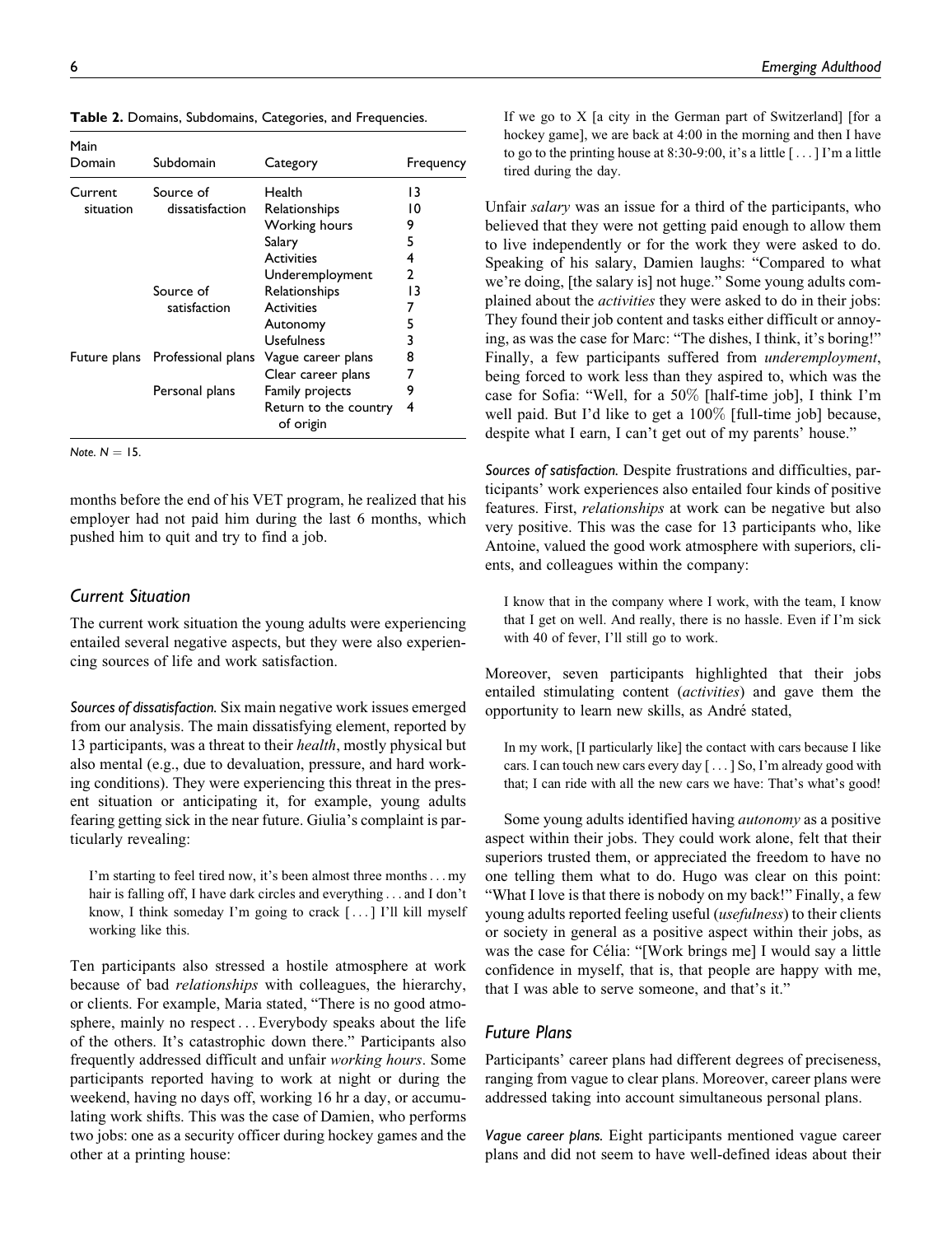professional future, neither in terms of possible occupations nor of affordable education options. For example, Giulia was not able to imagine career—and life—plans, beyond rather vague projects, such as "working in an office, one day":

I don't know what I want to do with my life; that's the problem. [...] I know that I want to do something better. I always changed ... Every job that I changed, I found something better. But I don't know where I want to end up because there's no job that makes me say: "That is my passion; that's what I want to do."

Among them, four participants simply wanted to change their working sector, without being able to clearly identify an interesting new one. For example, Hugo mentioned that he just wanted to quit the security sector to find a more stable and better paid job: "Honestly, it has helped me a lot so far, but now I realize that it's not possible to live a whole life properly in the security sector." However, he had no idea of alternative options yet. Other participants could identify potentially attractive alternatives but were not able to define a concrete plan. This was the case of Maria, who wanted to change from laundrywoman to a job in the sports sector, without having in mind a precise occupation, "I like sports... that would be good for me. [ ... ] whether it's coach or teacher [ ... ] if I can work in the sport sector, that's great, for sure."

Clear career plans. On the contrary, seven emerging adults had more precise and concrete career plans, most of them also mentioning a range of long-term alternatives. These participants shared three characteristics. First, they were able to identify an opportunity to obtain a professional certification, either through an on-the-job VET program or an experience validation process. As an illustration, Sofia, who worked with children, mentioned: "I'm going to begin the experience validation process [ ... ] I already begun one week ago. [ ... ] And my goal is to succeed, to get a professional certification so that I can work in a nursery." A second common feature of most participants having clear plans (i.e., six of seven) was their intention to stay in the same work sector, with the goal of consolidating their situation and making their experience recognized. For example, Lara anticipated that she would have the opportunity to be promoted manager of the kiosk, where she was working as a seller. This promotion would then enable her to enroll in an experience validation process and ultimately have good chances of getting interesting positions in larger stores:

I'd like to take over the management of the kiosk. Because in my opinion, on my resume, for me not having a degree, that would be a big plus. [ ...] Besides, this might show that just because you don't have a degree doesn't mean you can't handle it.

The third common feature of these participants is the flexibility of their career plans. Either in the short term or in the long term, they all consider alternative options and "B-plans," such as Andrea who worked as a nursery assistant and considered studying to become a medical assistant.

Personal plans. Even though our study focused specifically on career plans, participants also mentioned life projects that they wanted to take into account when implementing their career plans. First, most of them had family plans such as partnership or marriage, parenthood, home ownership, and settling down. Second, several immigrants had intentions to go back to their home country and establish themselves, such as Alberto, who, when asked about his plans, answered the following: "Life projects... Well ... Spare some money to buy myself some houses and get back home, stop working."

# **Discussion**

In general, our study contributes to a better understanding of the labor market integration process of emerging adults with complicated school experiences and migration background. Results shed new light on the literature on young adults at risk of experiencing complex school-to-work transitions and professional marginalization (Krahn et al., 2015; OECD, 2017). Specifically, they add insights on how emerging adults in precarious situations live and try to cope with overcoming barriers to access decent jobs and anticipate their professional future (Blustein et al., 2016; Kenny et al., 2019).

# Precarious, Decent, and Meaningful Jobs

Participants' jobs entailed many dissatisfying features such as threats to physical and mental health, harmful relationships in the workplace, unsatisfying work schedules, and unpleasant activities. The picture is, however, not completely negative: Despite their precariousness, these jobs also brought along some positive aspects with, for example, the possibility of developing constructive relationships and, to a lesser extent, benefitting from interesting job content, all of which are the most frequently evoked sources of satisfaction. These results indicate that work relationships and job content are pivotal determinants of emerging adults' attitudes and satisfaction about their jobs. They confirm then that workers also take into account subjective and relational aspects when judging the value of their jobs (Masdonati et al., 2019).

In line with that, it is interesting to note that the sources of dissatisfaction refer to a lack of decent work indicators (Duffy et al., 2016; ILO, 2013), in particular physical and interpersonally safe working conditions and hours that allow for free time and rest. In contrast, the sources of satisfaction go beyond the presence of decent work indicators because they cover opportunities to be autonomous and feel useful. This observation seems to confirm the pertinence of the PWT and ILO's recommendations about the basic requisite of decent work and the coexistence of objective and subjective indicators of decent work (Masdonati et al., 2019; Blustein et al., 2016). In other words, objective decent work conditions seem necessary to prevent job dissatisfaction but not sufficient to guarantee job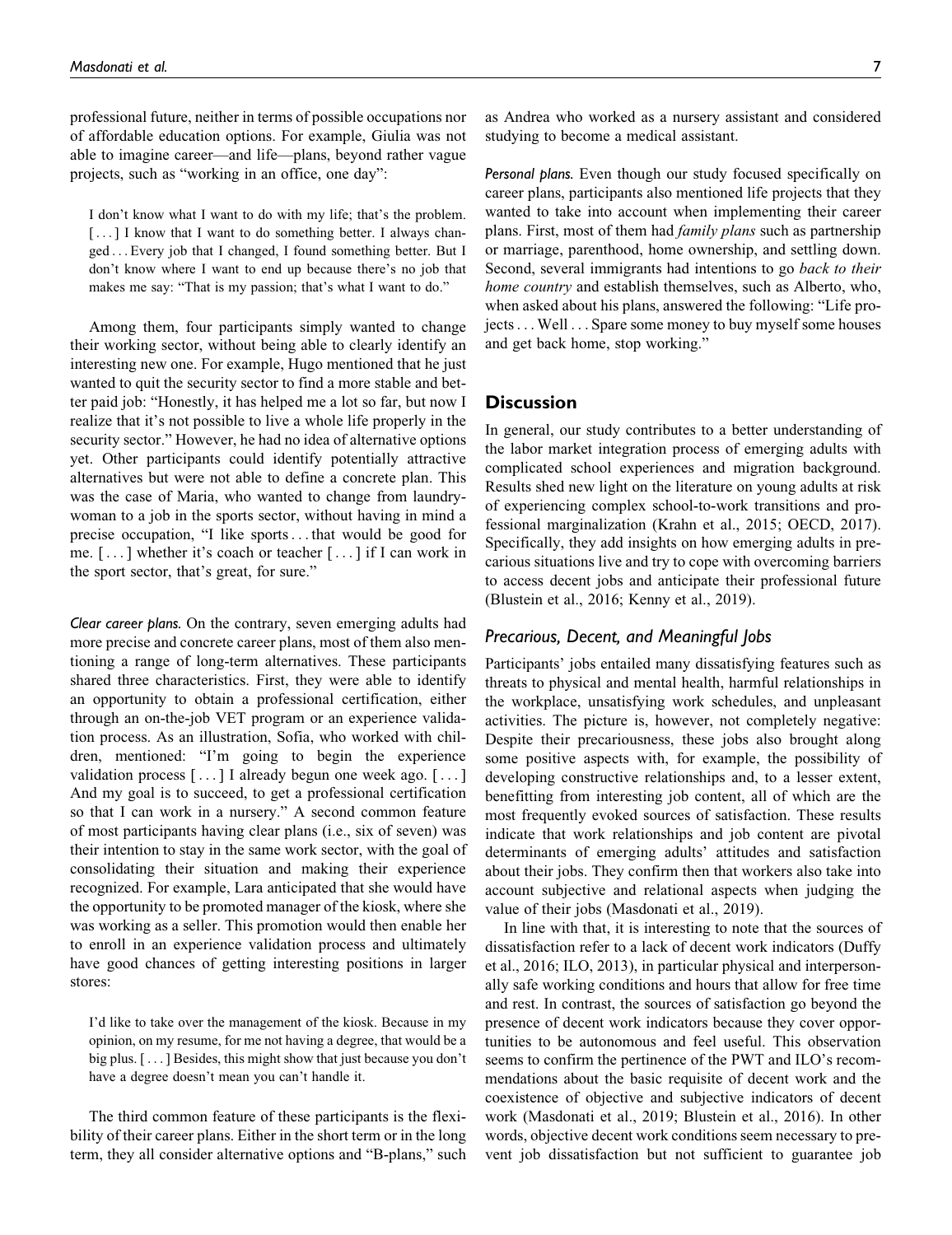satisfaction, which also depends on subjective criteria, such as the degree of meaningfulness people attach to their work.

# Planning, Exploring, or Floundering

For some emerging adults, job precariousness did not seem to inhibit the construction of both personal and professional plans. These participants were not inevitably stuck with their job insecurity; on the contrary, they had rather clear plans despite their current difficult situation. Moreover, for most of them, career plans were in continuity with their present jobs, their goal being to consolidate their situation—that is, to avoid future job insecurity while staying in the same occupational field. This result seems to indicate that, despite precariousness, some emerging adults have the capacity to "capitalize" and build on their current labor market experience. This observation might be an illustration of how emerging adults are sometimes able to preserve agency within a context of strong structural constraints (Domene et al., 2015; Kim et al., 2019; Schoon & Lyons-Amos, 2016). It can then be aligned to the volitional factors within the PWT (Duffy et al., 2016), mediating the relationship between contextual factors and access to decent work. This explanation would also be consistent with previous research on the PWT and emerging adulthood, stressing that the feeling that one has choice is associated with the feeling that one has the ability to secure decent work (Kim et al., 2019).

In contrast, other participants were not able to anticipate clear career plans, which might suggest that some emerging adults are more stuck than others with job precariousness (Kenny et al., 2019; Medvide et al., 2019). Their plans were rather vague and more "reactive" than "proactive," meaning that they were possibly more concerned about finding a way to quit their insecure situation than attracted by a valued, motivating career plan. For this group of participants, having plans simply seemed to help relativize or tolerate their current unsatisfying situation and perceive their job as provisional. The existence of these contrasted groups confirms the diversity of paths and situations within the emerging adulthood life phase (Arnett, 2012; Domene et al., 2015; Tanner & Arnett, 2016). Moreover, it could indicate that this life phase spreads out differently not only between social groups but also within the same at-risk group. Particularly, identity exploration and possibilities, and optimism (i.e., two features of emerging adulthood) seem more constrained for those young people whose insecurity prevents them from exploring and anticipating a career. In this sense, the opposition between the exploring and floundering dynamics used by Krahn et al. (2015) to describe fluctuations during emerging adulthood seems adapted to address these two distinct ways of "career planning." Further research is however needed to address what might explain these differences.

#### Implications for Practice

Our study has implications for professionals—for example, educators and career counselors—working with emerging adults who experience or are at risk of experiencing difficulties in the labor market. Interventions for low-qualified young workers and immigrants are indeed to be prioritized in order to support a population that tend to be forgotten by policymakers and career counseling services (Masdonati et al., submitted; Nota et al., 2014; Schoon & Lyons-Amos, 2016; Yakushko et al., 2008). These interventions could complement the already existing measures designed for young people who are NEET or unemployed. From a preventive perspective, when young people are preparing to transition into the labor market, job search interventions should not be limited to helping them find a job. They should consider the characteristics of these jobs and the extent to which they match the features of decent work (e.g., in terms of salary, work schedule, and safe conditions; Medvide et al., 2019). In the same vein, professionals should engage in the promotion of jobs that are in line with these features and work to raise youths' purpose and critical consciousness toward unequal labor market conditions and precarious jobs (Kenny et al., 2019). Moreover, from a subjective perspective, they might consider whether and to what extent job options guarantee a stimulating and nonthreatening relational atmosphere that fits with young adults' interests and expectations toward work (Masdonati et al., 2019).

Interventions can also be conceived for emerging adults who are already in precarious jobs, aiming to help them find alternative, sustainable solutions (Kenny et al., 2019). On the one hand, the statement that some young adults were able to think about precise plans despite difficult circumstances paves the way for interventions focusing on strategic designing of their professional and personal futures (Domene et al., 2015). Career counselors could provide support to young adults who desire to consolidate their position in the labor market or to change to a more satisfying and secure career option. On the other hand, particular efforts are needed to support young adults who do not manage to identify career plans because they are stuck with their current precarious situation (Medvide et al., 2019). PWTbased research highlights the key role of work volition as a mediator of the relation between contextual constraints and access to decent work (for the Swiss context, see, e.g., Masdonati et al., 2019). Career interventions centered on work volition could then foster emerging adults' perceived capacity to make choices despite job precariousness and consequently raise their agency for career planning. In both cases, holistic interventions that take into account contextual and social barriers, articulate professional and personal plans, and identify feasible projects are necessary in this sense.

## Limitations and Future Directions

The main limitation of our study is the use of a purposive sampling procedure, which limited the sample to two specific and distinct profiles of emerging adults and reduced the transferability of our results. Future research should open up to other profiles of disadvantaged people such as young adults living in a nonurban context, belonging to other minority and marginalized groups, and coming more strongly from the lower social class. A second limitation is that we met the participants once,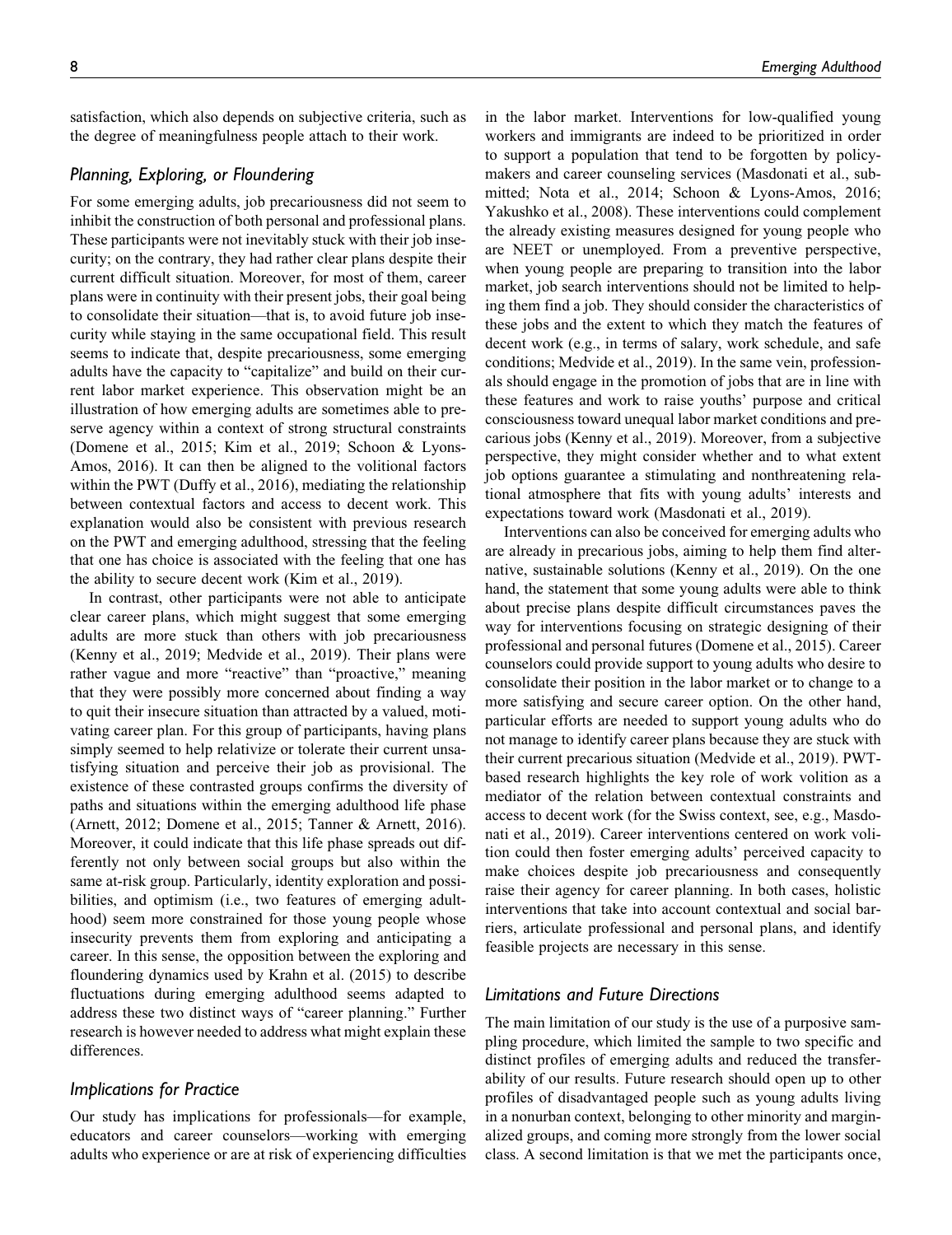in a given moment in their life, which prevented to verify whether and how they were able to identify and implement their plans and also to have a finer understanding of floundering career paths and their impacts on people's lives. To solve this issue, longitudinal research allowing participants' followup could be carried out. A third limitation is the lack of more exhaustive information on participants' profiles, such as the precise type of employment contract they had and their social origin. Future research should gather this information and use it to verify, for example, whether the perception of precariousness and the ability to make career plans vary according to specific profiles of low-qualified young workers.

# Conclusion

The present research is among the rare qualitative contributions that apply the PWT perspective to the challenges of emerging adulthood. It also sheds new light on the specific issues of emerging adults who have precarious jobs and struggle to access decent work. Our results stress the existence of variations in the perception of precarious labor market situations, depending on different sources of satisfaction and dissatisfaction. In that sense, it seems that this perception depends not only on objective work conditions but also on relational factors and the contents of their job. This study also showed that emerging adults can be more or less stuck with their precarious situation, some of them being able to identify and engage in concrete and valued career plans despite their difficult present situation.

## Acknowledgments

We acknowledge the input of Nadia Ferreira Coelho, Stéphanie Dinis Teixeira, Marine Cerantola, and Jérôme Rossier, who collaborated on data collection and analyses.

#### Declaration of Conflicting Interests

The authors declared no potential conflicts of interest with respect to the research, authorship, and/or publication of this article.

#### Funding

The authors received no financial support for the research, authorship, and/or publication of this article.

#### ORCID iD

Jonas Masdonati D <https://orcid.org/0000-0002-1897-1425>

## Open Practices

Data and materials for this study have not been made publicly available. The design and analysis plans were not preregistered.

#### References

Arnett, J. J. (2006). Emerging adulthood: Understanding the new way of coming of age. In J. J. Arnett & J. L. Tanner (Eds.), Emerging adults in America: Coming of age in the 21st century (pp. 3–19). American Psychological Association. [https://doi.org/10.1037/113](https://doi.org/10.1037/11381-001) [81-001](https://doi.org/10.1037/11381-001)

- Arnett, J. J. (2012). New horizons in emerging and young adulthood. In A. Booth, S. L. Brown, N. S. Landale, W. D. Manning, & S. M. McHale (Eds.), *Early adulthood in a family context* (231–244). Springer. [https://doi.org/10.1007/978-1-4614-1436-0\\_15](https://doi.org/10.1007/978-1-4614-1436-0_15)
- Arnett, J. J., Żukauskienė, R., & Sugimura, K. (2014). The new life stage of emerging adulthood at ages 18-29 years: Implications for mental health. Lancet Psychiatry, 1, 569-576.
- Blustein, D. L. (2013). The psychology of working: A new perspective for a new era. In D. L. Blustein (Ed.), The Oxford handbook of the psychology of working (pp. 3–18). Oxford University Press. [https://](https://doi.org/10.1093/oxfordhb/9780199758791.013.0001) [doi.org/10.1093/oxfordhb/9780199758791.013.0001](https://doi.org/10.1093/oxfordhb/9780199758791.013.0001)
- Blustein, D. L., Olle, C., Connors-Kellgren, A., & Diamonti, A. J. (2016). Decent work: A psychological perspective. Frontiers in Psychology, 7, 407.<https://doi.org/10.3389/fpsyg.2016.00407>
- Braun, V., & Clarke, V. (2006). Using thematic analysis in psychology. Qualitative Research in Psychology, 3, 77–101. [https://doi.o](https://doi.org/10.1191/1478088706qp063oa) [rg/10.1191/1478088706qp063oa](https://doi.org/10.1191/1478088706qp063oa)
- Deplazes, J., Christin, T., Cangemi, V., Murier, T., Perrenoud, S., Reutter, R., Saucy, F., & Schmassmann, S. (2018). Indicateurs du marché du travail 2018 [Labor market indicators 2018]. Federal Statistical Office. [https://www.bfs.admin.ch/bfsstatic/dam/assets/](https://www.bfs.admin.ch/bfsstatic/dam/assets/5787300/master) [5787300/master](https://www.bfs.admin.ch/bfsstatic/dam/assets/5787300/master)
- Domene, J. F., Landine, J., & Stewart, J. (2015). Emerging adult career transitions. In P. J. Hartung, M. L. Savickas, & W. B. Walsh (Eds.), APA handbook of career intervention: Vol. 2. Applications (pp. 479–494). American Psychological Association. [https://doi.o](https://doi.org/10.1037/14439-035) [rg/10.1037/14439-035](https://doi.org/10.1037/14439-035)
- Duffy, R. D., Blustein, D. L., Allan, B. A., Diemer, M. A., & Cinamon, R. G. (2020). Introduction to the special issue: A cross-cultural exploration of decent work. Journal of Vocational Behavior, 116, 103351.<https://doi.org/10.1016/j.jvb.2019.103351>
- Duffy, R. D., Blustein, D. L., Diemer, M. A., & Autin, K. L. (2016). The psychology of working theory. Journal of Counseling Psychology, 63, 127–148.<https://doi.org/10.1037/cou0000140>
- Duffy, R. D., Gensmer, N., Allan, B. A., Kim, H. J., Douglass, R. P., England, J. W., Autin, K. L., & Blustein, D. L. (2019). Developing, validating, and testing improved measures within the Psychology of Working Theory. Journal of Vocational Behavior, 112, 199–215.<https://doi.org/10.1016/j.jvb.2019.02.012>
- Federal Statistical Office. (2018). 90.9% Des jeunes avec un titre du degré secondaire II jusqu'à l'âge de 25 ans  $[90.9\%$  of young people with a title from the secondary degree II until the age of 25 years old]. [https://www.bfs.admin.ch/bfs/fr/home/actualites/quoi](https://www.bfs.admin.ch/bfs/fr/home/actualites/quoi-de-neuf.assetdetail.4282071.html)[de-neuf.assetdetail.4282071.html](https://www.bfs.admin.ch/bfs/fr/home/actualites/quoi-de-neuf.assetdetail.4282071.html)
- Federal Statistical Office. (2019a). Indicateur de la législature: Jeunes quittant prématurément l'école, selon le statut migratoire [Legislature indicators: Young people leaving school prematurely, according to migration status]. [https://www.bfs.admin.ch/bfs/fr/ho](https://www.bfs.admin.ch/bfs/fr/home/statistiques/themes-transversaux/monitoring-programme-legislature/tous-les-indicateurs/ligne-directrice-2-cohesion/jeunes-quittant-prematurement-ecole.html) [me/statistiques/themes-transversaux/monitoring-programme-legi](https://www.bfs.admin.ch/bfs/fr/home/statistiques/themes-transversaux/monitoring-programme-legislature/tous-les-indicateurs/ligne-directrice-2-cohesion/jeunes-quittant-prematurement-ecole.html) [slature/tous-les-indicateurs/ligne-directrice-2-cohesion/jeunes-qui](https://www.bfs.admin.ch/bfs/fr/home/statistiques/themes-transversaux/monitoring-programme-legislature/tous-les-indicateurs/ligne-directrice-2-cohesion/jeunes-quittant-prematurement-ecole.html) [ttant-prematurement-ecole.html](https://www.bfs.admin.ch/bfs/fr/home/statistiques/themes-transversaux/monitoring-programme-legislature/tous-les-indicateurs/ligne-directrice-2-cohesion/jeunes-quittant-prematurement-ecole.html)
- Federal Statistical Office. (2019b). La transition à la fin de l'école obligatoire [The transition at the end of compulsory school]. [https://www.bfs.admin.ch/bfs/fr/home/statistiques/education-scie](https://www.bfs.admin.ch/bfs/fr/home/statistiques/education-science/transitions-parcours-domaine-formation/fin-ecole-obligatoire.html) [nce/transitions-parcours-domaine-formation/fin-ecole-obligatoire.](https://www.bfs.admin.ch/bfs/fr/home/statistiques/education-science/transitions-parcours-domaine-formation/fin-ecole-obligatoire.html) [html](https://www.bfs.admin.ch/bfs/fr/home/statistiques/education-science/transitions-parcours-domaine-formation/fin-ecole-obligatoire.html)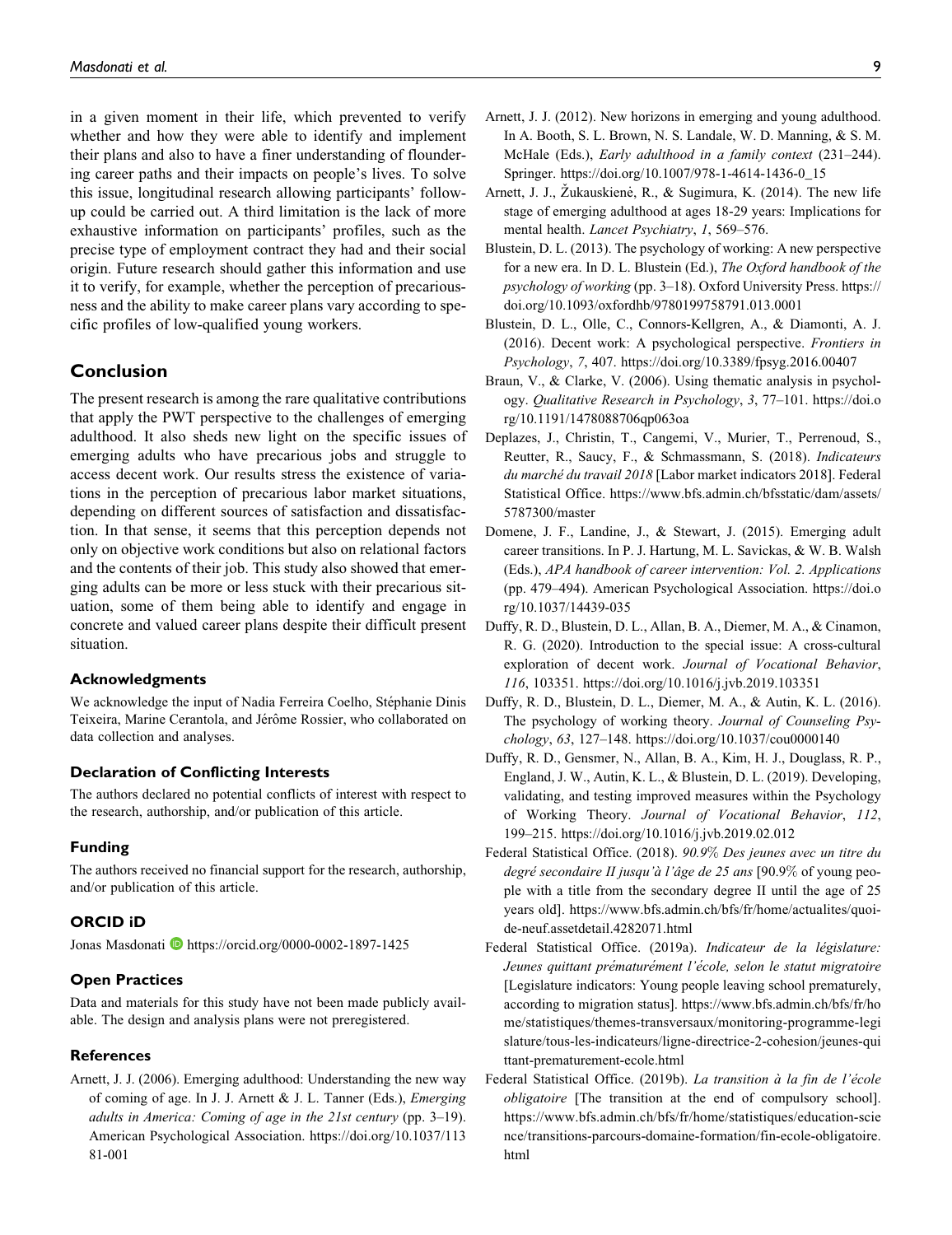- Federal Statistical Office. (2019c). Taux de chômage au sens du BIT selon le sexe, la nationalité, et d'autres caractéristiques [ILO unemployment rate by sex, nationality, and other characteristics]. [https://www.bfs.admin.ch/bfs/fr/home/statistiques/travail-remune](https://www.bfs.admin.ch/bfs/fr/home/statistiques/travail-remuneration/enquetes/espa/publications-resultats.assetdetail.11727528.html) [ration/enquetes/espa/publications-resultats.assetdetail.11727528.](https://www.bfs.admin.ch/bfs/fr/home/statistiques/travail-remuneration/enquetes/espa/publications-resultats.assetdetail.11727528.html) [html](https://www.bfs.admin.ch/bfs/fr/home/statistiques/travail-remuneration/enquetes/espa/publications-resultats.assetdetail.11727528.html)
- Furlong, A. (2006). Not a very NEET solution: Representing problematic labour market transitions among early school-leavers. Work, Employment & Society, 20, 553–569. [https://doi.org/10.1177/](https://doi.org/10.1177/0950017006067001) [0950017006067001](https://doi.org/10.1177/0950017006067001)
- Gaudet, S., & Robert, D. (2018). A journey through qualitative research: From design to reporting. Sage.
- Hamilton, S. F., & Hamilton, M. A. (2006). School, work, and emerging adulthood. In A. J. Arnett & J. L. Tanner (Eds.), Emerging adults in America: Coming of age in the 21st century (pp. 257–277). American Psychological Association. [https://doi.org/](https://doi.org/10.1037/11381-001) [10.1037/11381-001](https://doi.org/10.1037/11381-001)
- Hill, C. E., Knox, S., Thompson, B. J., Williams, E. N., Hess, S. A., & Ladany, N. (2005). Consensual qualitative research: An update. Journal of Counseling Psychology, 52, 196–205. [https://doi.org/](https://doi.org/10.1037/0022-0167.52.2.196) [10.1037/0022-0167.52.2.196](https://doi.org/10.1037/0022-0167.52.2.196)
- International Labor Organization. (2013). Decent work indicators: Guidelines for procedures and users of statistical and legal framework indicators (2nd ed.). [http://www.ilo.org/wcmsp5/groups/](http://www.ilo.org/wcmsp5/groups/public/---dgreports/---integration/documents/publication/wcms_229374.pdf) [public/—dgreports/—integration/documents/publication/wcms\\_](http://www.ilo.org/wcmsp5/groups/public/---dgreports/---integration/documents/publication/wcms_229374.pdf) [229374.pdf](http://www.ilo.org/wcmsp5/groups/public/---dgreports/---integration/documents/publication/wcms_229374.pdf)
- International Labour Organization. (2017). Global employment trends for youth 2017: Paths to a better working future. [https://www.ilo.o](https://www.ilo.org/wcmsp5/groups/public/---dgreports/---dcomm/---publ/documents/publication/wcms_598669.pdf) [rg/wcmsp5/groups/public/—dgreports/—dcomm/—publ/docume](https://www.ilo.org/wcmsp5/groups/public/---dgreports/---dcomm/---publ/documents/publication/wcms_598669.pdf) [nts/publication/wcms\\_598669.pdf](https://www.ilo.org/wcmsp5/groups/public/---dgreports/---dcomm/---publ/documents/publication/wcms_598669.pdf)
- International Labour Organization. (2019). Labour market access—A persistent challenge for youth around the world: A study based on ILO's global estimates for youth labour market indicators. ILO-STAT spotlights on work statistics, 5. [https://ilo.org/wcmsp5/gro](https://ilo.org/wcmsp5/groups/public/---dgreports/---stat/documents/publication/wcms_676196.pdf) [ups/public/—dgreports/—stat/documents/publication/wcms\\_](https://ilo.org/wcmsp5/groups/public/---dgreports/---stat/documents/publication/wcms_676196.pdf) [676196.pdf](https://ilo.org/wcmsp5/groups/public/---dgreports/---stat/documents/publication/wcms_676196.pdf)
- Kazimna, P., Holu, Y. A., Alfa, A., Tchonda, M., Pari, P., & Masdonati, J. (2020). What work should be and bring: Representations of decent work in Togo. African Journal of Career Development, 2, a8.<https://doi.org/10.4102/ajcd.v2i1.8>
- Kenny, M. E., Blustein, D. L., Liang, B., Klein, T., & Etchie, Q. (2019). Applying the Psychology of Working Theory for transformative career education. Journal of Career Development. Advance online publication.<https://doi.org/10.1177/0894845319827655>
- Kim, H. J., Duffy, R. D., & Allan, B. A. (2020). Profiles of decent work: General trends and group differences. Journal of Counseling Psychology. Advance online publication. [https://doi.org/10.1037/](https://doi.org/10.1037/cou0000434) [cou0000434](https://doi.org/10.1037/cou0000434)
- Kim, H. J., Duffy, R. D., Lee, S., Lee, J., & Lee, K.-H. (2019). Application of the Psychology of Working Theory with Korean emerging adults. Journal of Counseling Psychology, 66, 701–713. <https://doi.org/10.1037/cou0000368>
- Kossen, C., & McIlveen, P. (2018). Unemployment from the perspective of the psychology of working. Journal of Career Development, 45, 474–488.<https://doi.org/10.1177/0894845317711043>
- Krahn, H. J., Howard, A. L., & Galambos, N. L. (2015). Exploring or floundering? The meaning of employment and educational fluctuations in emerging adulthood. Youth & Society, 47, 245–266. <https://doi.org/10.1177/0044118X12459061>
- Landberg, M., Lee, B., & Noack, P. (2019). What alters the experience of emerging adulthood? How the experience of emerging adulthood differs according to socioeconomic status and critical life events. Emerging Adulthood, 7, 208–222. [https://doi.org/10.1177/](https://doi.org/10.1177/2167696819831793) [2167696819831793](https://doi.org/10.1177/2167696819831793)
- Marti, M., & Osterwald, S. (2004). L'emploi précaire en Suisse [Precarious employment in Switzerland]. La vie économique, 2, 43-46.
- Masdonati, J., Massoudi, K., Blustein, D. L., & Duffy, R. (submitted). Moving toward decent work: Application of the Psychology of Working Theory to the school-to-work transition.
- Masdonati, J., Schreiber, M., Marcionetti, J., & Rossier, J. (2019). Decent work in Switzerland: Context, conceptualization, and assessment. Journal of Vocational Behavior, 110, 12–27. [https://](https://doi.org/10.1016/j.jvb.2018.11.004) [doi.org/10.1016/j.jvb.2018.11.004](https://doi.org/10.1016/j.jvb.2018.11.004)
- Mattmann, M., Walther, U., Frank, J., & Marti, M. (2017). L'évolution des emplois atypiques précaires en Suisse. Ecoplan. [https://www.](https://www.newsd.admin.ch/newsd/message/attachments/50256.pdf) [newsd.admin.ch/newsd/message/attachments/50256.pdf](https://www.newsd.admin.ch/newsd/message/attachments/50256.pdf)
- Medvide, M. B., Kozan, S., Blustein, D. L., & Kenny, M. E. (2019). School to work transition of non-college bound youth: An integration of the life design paradigm and the Psychology of Working Theory. In J. G. Maree (Ed.), Handbook of innovative career counselling (pp. 157–172). Springer. [https://doi.org/10.1007/978-3-030-22799-9\\_10](https://doi.org/10.1007/978-3-030-22799-9_10)
- Meyer, T. (2018). De l'école à l'âge adulte: parcours de formation et d'emploi en Suisse [From school to adulthood: Education and employment paths in Switzerland]. Social Change in Switzerland, 13.<https://doi.org/10.22019/SC-2018-00001>
- Mitchell, L. L., & Syed, M. (2015). Does college matter for emerging adulthood? Comparing developmental trajectories of educational groups. Journal of Youth and Adolescence, 44, 2012–2027. <https://doi.org/10.1007/s10964-015-0330-0>
- Morrow, S. L. (2005). Quality and trustworthiness in qualitative research in counseling psychology. Journal of Counseling Psychology, 52, 250–260.<https://doi.org/10.1037/0022-0167.52.2.250>
- Nathani, C., Hellmuüller, P., Reiser, C., Hoff, O., & Nesarajah, S. (2017). Les causes et effets dus au changement structurel sur le marché du travail suisse [Causes and effects of structural change in the Swiss labor market]. State Secretariat for Economic Affairs.
- Nota, L., Soresi, S., Ferrari, L., & Ginevra, M. C. (2014). Vocational designing and career counseling in Europe: Challenges and new horizons. European Psychologist, 19, 248–259. [https://doi.org/](https://doi.org/10.1027/1016-9040/a000189) [10.1027/1016-9040/a000189](https://doi.org/10.1027/1016-9040/a000189)
- Organization for Economic Cooperation and Development. (2017). Transition from school to work: How hard is it across different age groups? Education indicators in focus, 54. [https://doi.org/10.1787/](https://doi.org/10.1787/1e604198-en) [1e604198-en](https://doi.org/10.1787/1e604198-en)
- Organization for Economic Cooperation and Development. (2019). International migration outlook 2019. [https://doi.org/10.1787/](https://doi.org/10.1787/c3e35eec-en) [c3e35eec-en](https://doi.org/10.1787/c3e35eec-en)
- Ponterotto, J. G. (2005). Qualitative research in counseling psychology: A primer on research paradigms and philosophy of science. Journal of Counseling Psychology, 52, 126–136. [https://doi.org/](https://doi.org/10.1037/0022-0167.52.2.126) [10.1037/0022-0167.52.2.126](https://doi.org/10.1037/0022-0167.52.2.126)